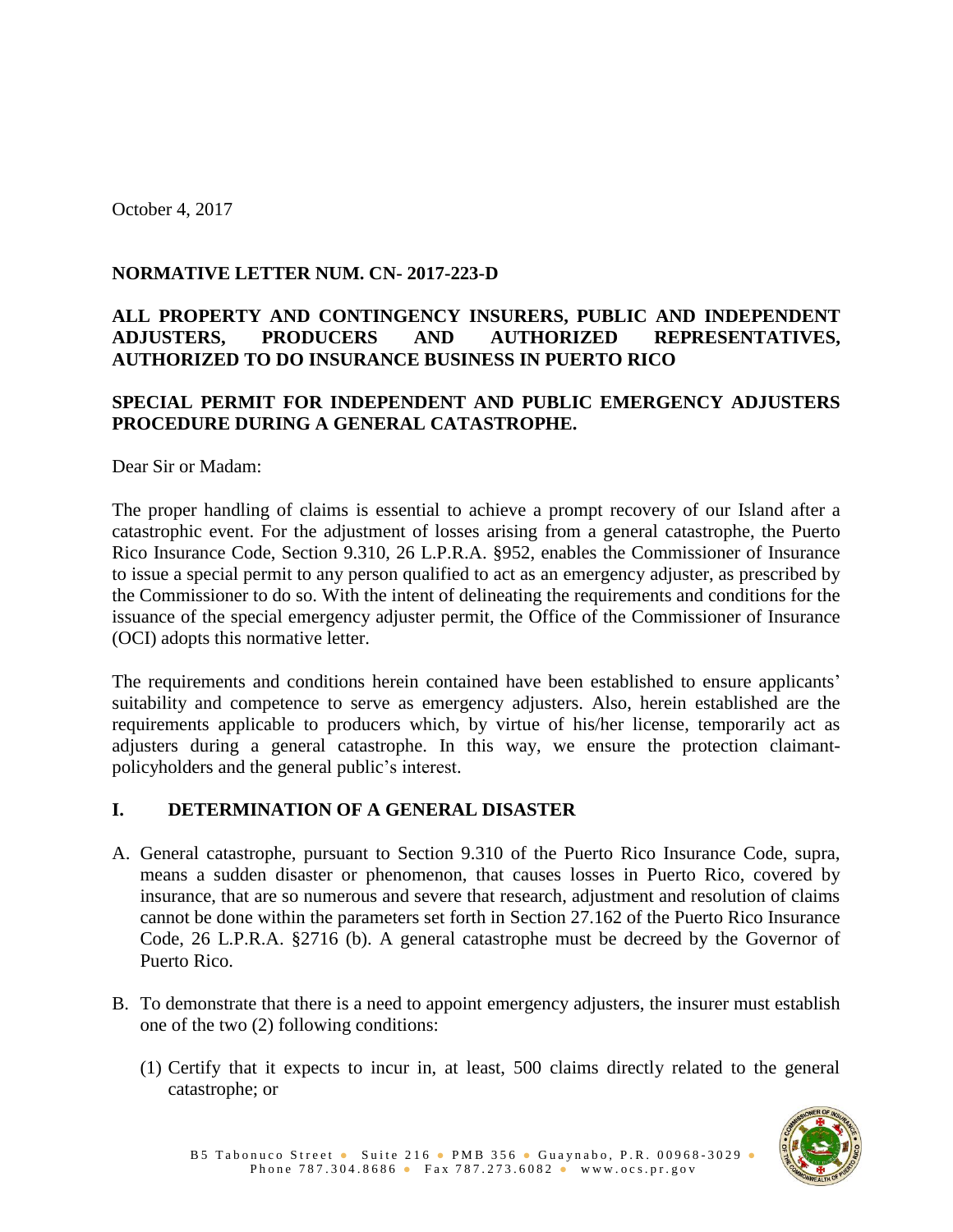(2) That given the magnitude of the disaster, it is expected to receive double the number of ordinary monthly claims.

The insurer shall also indicate the approximate number of independent emergency adjusters needed to attend the claims resulting from the general catastrophe.

### **II. EMERGENCY ADJUSTER SPECIAL PERMIT APPLICATION**

- A. Any person interested in proceeding as an independent or public emergency adjuster must complete and submit to the OCI the application adopted by the Commissioner of Insurance, titled as, "Application for Special Permit for Emergency Adjuster" (OCS-AE-2017-01), which is included and made part of this normative letter.
- B. Before issuing an independent or public emergency adjuster special permit, the Commissioner shall evaluate whether the applicant meets the following requirements:
	- (1) Has eighteen (18) or more years of age and has completed high school degree or equivalent. The applicant must provide evidence of high school diploma or higher academic degree attained (associated or technical degree, bachelors, masters, etc.).
	- (2) Be reliable and competent. The applicant must submit with the application a resume or "curriculum vitae," containing previous employment experiences, academic education, training and professional licenses held.
	- (3) Pay a two hundred and fifty dollar (\$250) fee for the "Application for Special Permit for Emergency Adjuster."
	- (4) The public emergency adjuster applicant must file a ten thousand dollar (\$10,000) bond in favor of the Commonwealth of Puerto Rico.
- C. If the applicant, at the time of filing of the "Application for Special Permit for Emergency Adjuster," does not have any of the documents required to complete the application, the applicant must provide, within a period of fifteen (15) calendar days from the date of the application was first filed, all documents required not previously filed to complete the application. If the documents needed to complete the application are not filed within the fifteen (15) day period above mentioned, the special permit for emergency adjuster will be automatically revoked.
- D. The Commissioner of Insurance will issue his determination whether to approve or disapprove the "Application for Special Permit for Emergency Adjuster" within a period not exceeding forty-eight (48) hours from the date of the application was duly filed. If approved the application, the Commissioner shall issue the requested special permit for emergency adjuster.

### **III. AUTHORIZATION FOR INDEPENDENT EMERGENCY ADJUSTER**

(1) Any person interested in obtaining a special permit to act, on behalf an insurer, as independent emergency adjuster must meet the following requirements: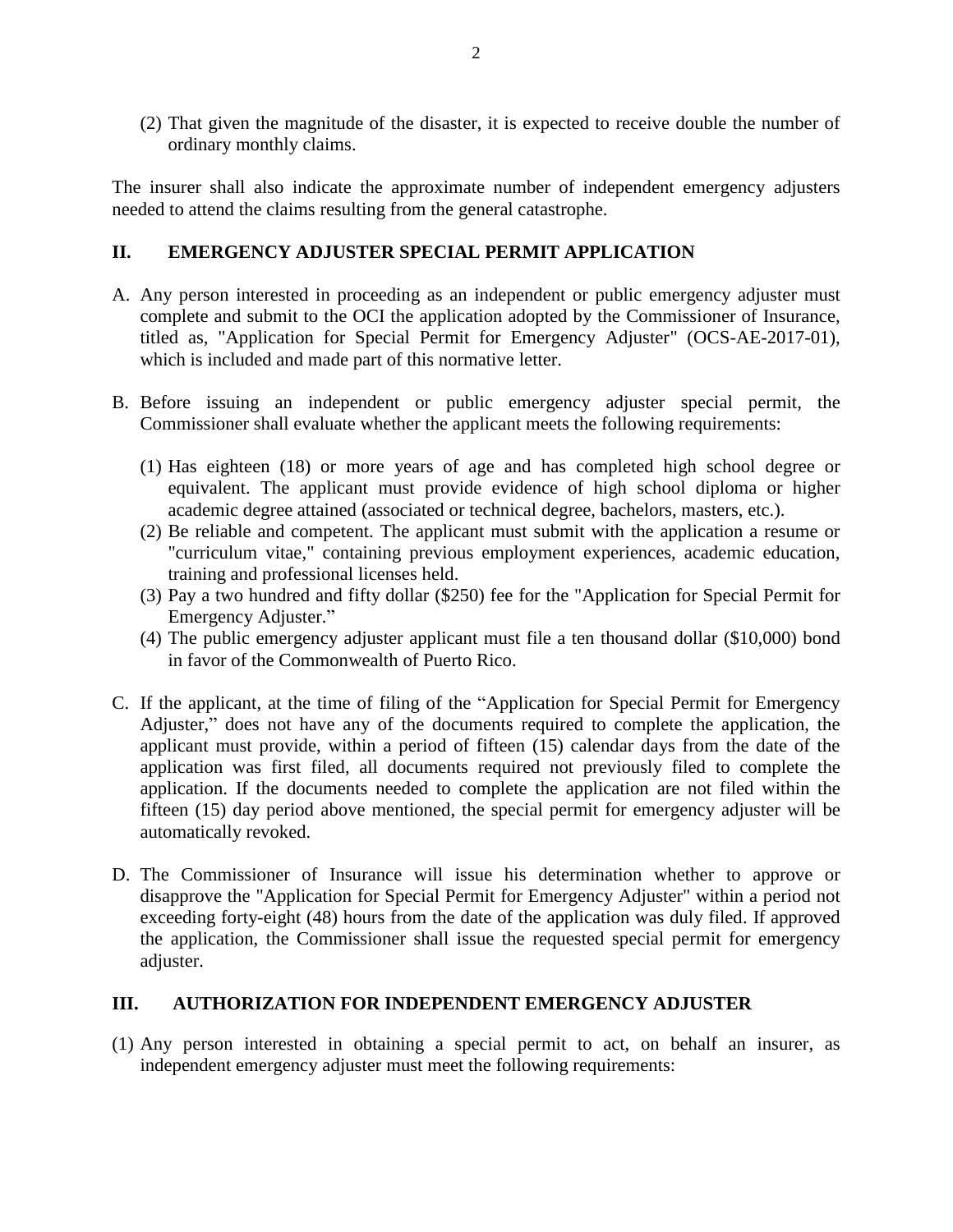- (a) Have completed and submitted the "Application for Special Permit for Emergency Adjuster" (No. OCS-AE-2017-01) with this Office.
- (b) Provide a resume or "curriculum vitae," containing previous employment experiences, academic education, training and professional licenses held.
- (c) Have paid the two hundred and fifty dollars (\$250) fee, per person.
- (d) Obtain the approval to act as an independent emergency adjuster from the Commissioner.
- (2) A producer hired by the insurer to act as its authorized representative may, on behalf of the insurer and by virtue of the authority given to him by the insurer, adjust claims resulting from a catastrophe, without the need of an adjuster license. To do so, the insurer must comply with the following requirements:
	- (a) Notify the Commissioner, in writing, within thirty (30) calendar days from the date of the appointment, the name and last name of each authorized representative whom the insurer has appointed to act as an independent emergency adjuster.
	- (b) Certify the need to appoint emergency independent adjusters, based on one of the two (2) circumstances set forth in Section I(B) of this normative letter.
	- (c) The independent emergency adjuster appointment during a general catastrophe shall not exceed a ninety (90) days term. This term may be extended by the Commissioner, upon written request by the insurer, at least, fifteen (15) days before the date of expiration of the term, justifying the reasons for which the requested extension of time should be granted.
	- (d) The authorized representative appointed as independent emergency adjuster may not act as adjuster, investigate, report or settle claims relating to any policy, contract, portfolio, insurance coverage brokered, processed or managed by him during his duties as authorized representative.
	- (e) The two hundred and fifty dollar (\$250) fee for the independent emergency adjuster special permit will not apply, if the authorized representative is currently licensed and in good standing in Puerto Rico.
- (3) A Puerto Rico license will not be required from a nonresident independent adjuster licensed in any other jurisdiction of the United States, accredited by the "National Association of Insurance Commissioners" (NAIC), for the adjustment of losses from a general catastrophe, and also meets the following requirements:
	- (a) Complete and submit the "Application for Special Permit for Emergency Adjuster" (No. OCS-AE-2017-01) with this Office.
	- (b) Submit a certificate of good standing, issued by the jurisdiction of the United States of origin, certifying that the applicant has not committed any act that is or may be grounds for license denial, suspension, or revocation;
	- (c) A nonresident independent adjuster, from a jurisdiction of the United States accredited by the NAIC, will not have to pay the applicable fee for the independent emergency adjuster special permit, if his jurisdiction of origin provides similar privilege to a resident of Puerto Rico.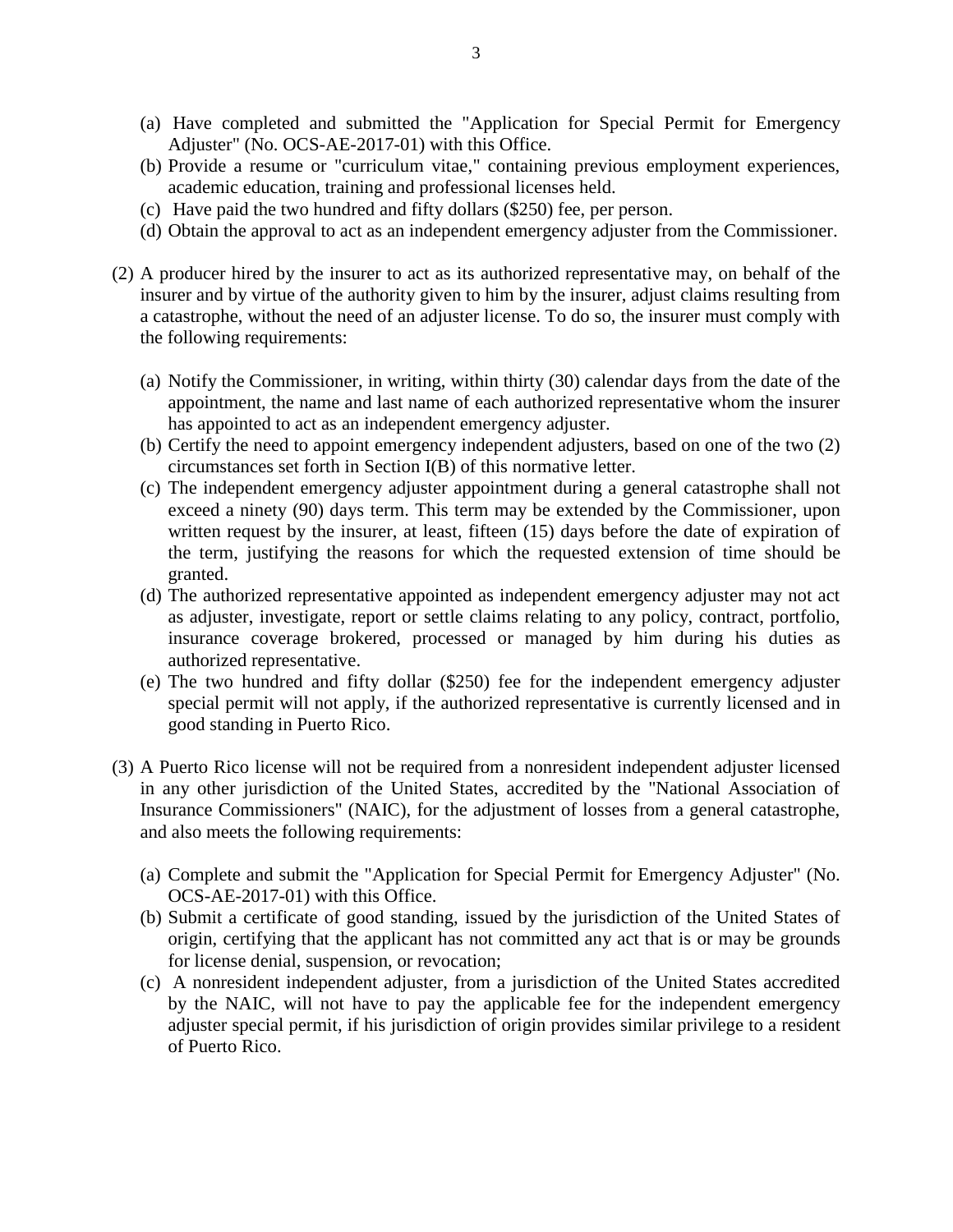(4) A nonresident independent adjuster, from a foreign country outside the United States, interest in adjusting claims resulting from a general catastrophe in Puerto Rico, must pay the two hundred and fifty dollars (\$250) applicable fee for the independent emergency adjuster special permit and comply with the requirements set forth in Section II of this normative letter.

### **IV. AUTHORIZATION FOR PUBLIC EMERGENCY ADJUSTER**

- (1) Any person, resident or nonresident in Puerto Rico, interested in working as a public emergency adjuster during a general catastrophe, must meet the following requirements:
	- (a) Complete and submit the "Application for Special Permit for Emergency Adjuster" (No.OCS-AE-2017-01) with this Office.
	- (b) Provide a resume or "curriculum vitae", containing previous employment experiences, academic education, training and professional licenses held.
	- (c) Pay the two hundred and fifty dollar (\$250) fee for the "Application for Special Permit for Emergency Adjuster."
	- (d) File a ten thousand dollar (\$10,000) bond in favor of the Commonwealth of Puerto Rico.
	- (e) Obtain the approval to act as a public emergency adjuster from the Commissioner .
- (2) A producer may help persons, insured through his conduit, in settlement negotiation and adjustment process of losses under such insurance, without an adjuster license. In this case, the two hundred and fifty dollar (\$250) fee for the emergency adjuster special permit will not apply, if the producer is currently licensed and in good standing in Puerto Rico.

Any producer that helps in the liquidation and adjustment process of claims resulting from a general catastrophe must submit to the Commissioner a report of all the loss adjustments incurred (including the name and surname of the insured, policy number and claim number), within thirty (30) days from each loss adjustment completed.

### **V. DURATION OF THE EMERGENCY ADJUSTER SPECIAL PERMIT**

The validity of the emergency adjuster special permit will not exceed one hundred and eighty (180) days, from the date of issuance. Any request for extension of time, must be filed, in writing, justifying the reasons for which the requested extension of time should be granted, at least, fifteen (15) days before the date of expiration.

### **VI. BOND**

Any person requesting a special permit from the Commissioner to act as a "public emergency adjuster" must file, the moment the application is initially filed, a bond in favor of the Commonwealth of Puerto Rico, in the amount of ten thousand dollars (\$10,000). For Corporations or Societies, the bond amount must be multiplied by the number of times of individual applicants acting on behalf of the Corporation or Society.